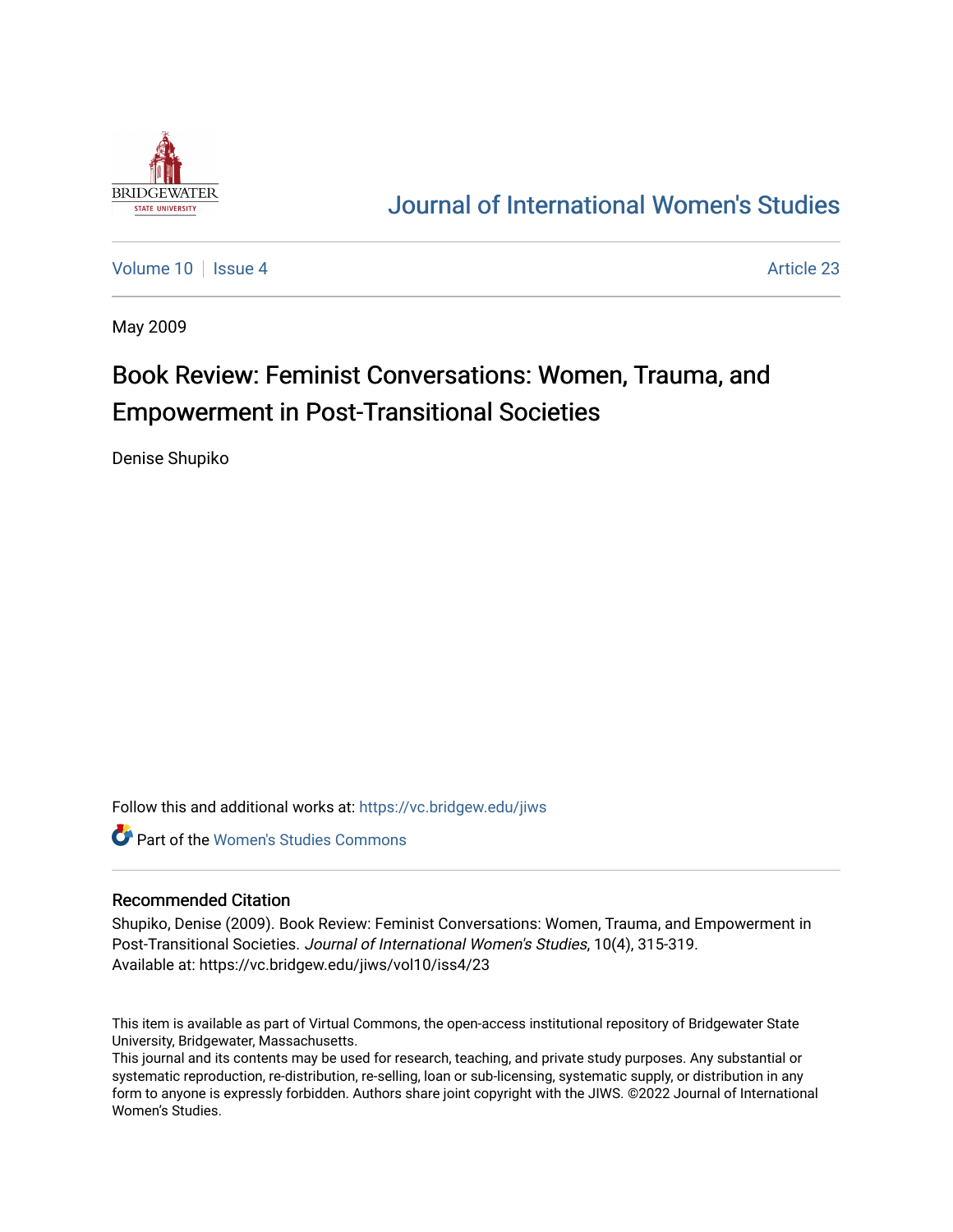*Feminist Conversations: Women, Trauma, and Empowerment in Post-Transitional Societies.* 2009. Dovile Budryte, Lisa M. Vaughn, and Natalya T. Riegg (eds.). Lanham, MD: University Press of America. 179 pp. Index included. \$28.00 (Paperback).

## Reviewed by Denise Shupiko $<sup>1</sup>$ </sup>

*Feminist Conversations: Women, Trauma, and Empowerment in Post-Transitional Societies,* edited by Dovile Budryte, Lisa M. Vaughn, and Natalya T. Riegg, offers a fresh approach to transnational feminist discourse by bringing together voices of scholars and practitioners (and those who combine these roles) from Eastern Europe, the United States, Africa, and Latin America to explore the traumatic and empowering aspects of democratic transitions from women's points of view. The book disrupts traditional frameworks of transnational feminist exchanges, i.e., East/West and North/South, by facilitating a conversation among contributors from all of these geographical areas. As its title suggests, the book is indeed structured as a "conversation" among women and men working on issues of women's trauma and empowerment. It starts and ends with dialogues among the editors, and its three sections serve as a conversation among all contributors, with commentaries following each chapter.

 The "post-transitional societies" discussed in the book include Lithuania, Poland, Armenia, Guatemala, Tanzania, Cote d'Ivoire, and South Africa, which began to democratize in the late  $20<sup>th</sup>$  century. Cases from Egypt and the U.S. are included for purposes of comparison. In the introduction, the editors note that transitional processes result in traumas, such as "loss of family members during violent political conflict, increase in domestic violence, sexual trafficking, and difficulties in market pressures" (4). In addition, they contend that transition in itself can be traumatic, as the familiar is replaced by the unknown. In contrast to most literature on empowerment, including Western psychological theories, which view trauma and empowerment on the micro (individual) level, this volume emphasizes the macro (community and societal) aspects of these phenomena. As stated in the introduction, "If trauma is viewed as socially embedded, that implies that healing and empowerment must encompass various societal spheres and levels, manifesting themselves through economic, social and political phenomena, on community and governmental levels" (4). The book's chapters are organized into three parts: Part I: Reflecting on Trauma and Empowerment: Theories and Practices, Part II: Living Trauma and Empowerment: Stories and Strategies, and Part III: Authentic Voices: Nothing Lost in Translation.

 The book appears at a time when "transnational feminism" has rapidly become a major focus of women's studies programs in the West and when the effects of "feminismization" components of democratization projects are being felt by women activists in post-transitional societies across the globe. Although the specific impacts of democratization practices vary in local contexts, this volume's contributors share a concern regarding the colonizing nature of "women's empowerment" projects exported from the West to the Rest. In the introduction, the editors introduce the theme of the

<u>.</u>

<sup>&</sup>lt;sup>1</sup> Denise Shupiko is a Ph.D. Candidate in Women's Studies at the University of Maryland.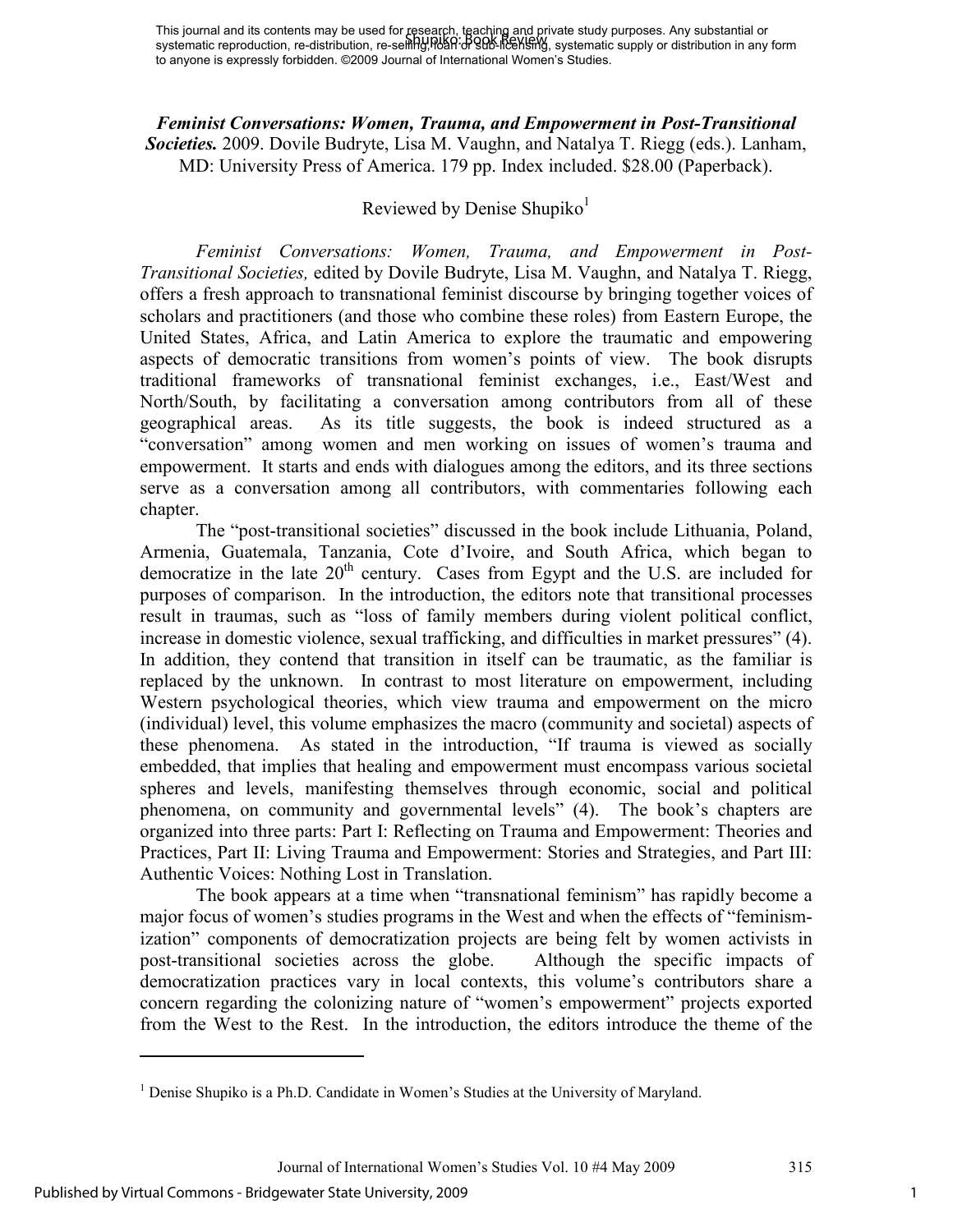"seemingly counterintuitive 'aporia of democratic empowerment' along the lines of democracy versus democratization" (2). They employ this theme to illustrate that democratization projects are, in fact, undemocratic in imposing Western values in diverse locales without listening to the voices of the people being "empowered" or respecting the cultural and political traditions of the nation being "democratized." Because such projects devalue local culture and are incapable of meeting citizens' needs in posttransitional societies, there is a great deal of resistance to ideologies associated with democratization, including to "feminism."

 Paralleling the book's "conversational" format is the "communicative" approach to empowerment it proposes. In contrast to "liberal-democratic" methods of empowerment that are exported wholesale to women in post-transitional societies, the communicative approach, as described by Natalya Riegg in the first chapter, respects the identity and agency of women in a given society. In place of the "subject-to-object" communication practices characteristic of Western feminist workshops in posttransitional societies, the communicative approach endorses "subject-to-subject" communication, which encourages women to "present their narratives, to tell the stories of their lives, rather than to learn the proper way to live" (22). Riegg argues that such communication could empower women around the globe as they begin to understand each other and could be more effective at addressing the specific oppressions that women experience in diverse locations.

 A major theme uniting the remaining chapters in the book is the disjuncture between social policies that promote gender equality and the lived experience of women. As mentioned by several authors, international pressure has led many smaller states to sign such agreements as the Convention on the Elimination of All Forms of Discrimination against Women (CEDAW) and the Beijing Platform for Action; however, societal structure and cultural norms have frequently worked against full state compliance with the provisions of these conventions. In a comparative analysis of Lithuania and Armenia, Dovile Budryte concludes that, although transnational movements against domestic violence have led these governments to devote more attention to gender violence, they have not resulted in significant change in public attitudes and social and familiar structures that demand silence regarding this "private" issue. Suzanne Leclerc-Madlala reaches a similar conclusion in her chapter on sexual violence in South Africa. While democratization has resulted in multiple laws to protect women's rights and contributed to an increasing number of women in political positions, South Africa's women suffer disproportionately from the effects of poverty, unemployment, homelessness, hunger, HIV/AIDS, and violence. To address the disconnect between women-friendly polices as proclaimed in laws and as implemented in communities, Budryte argues that local actors must take the lead in finding solutions that are suitable for the particular history, traditions, and interests of their society.

 Another invaluable contribution of the book is its description of specific empowerment strategies utilized in various societies. Kate Wells discusses how a small group of rural craftswomen from Kwazulu-Natal, South Africa employed traditional modes of expression, beaded dolls and tableaus, to express their viewpoints on taboo and traumatic issues related to HIV/AIDS. Through the sale of their crafts, the women earned income for their families, which helped them garner support from their male partners for participation in the craft workshops. Lisa Vaughn and Gabriela de Cabrera examine the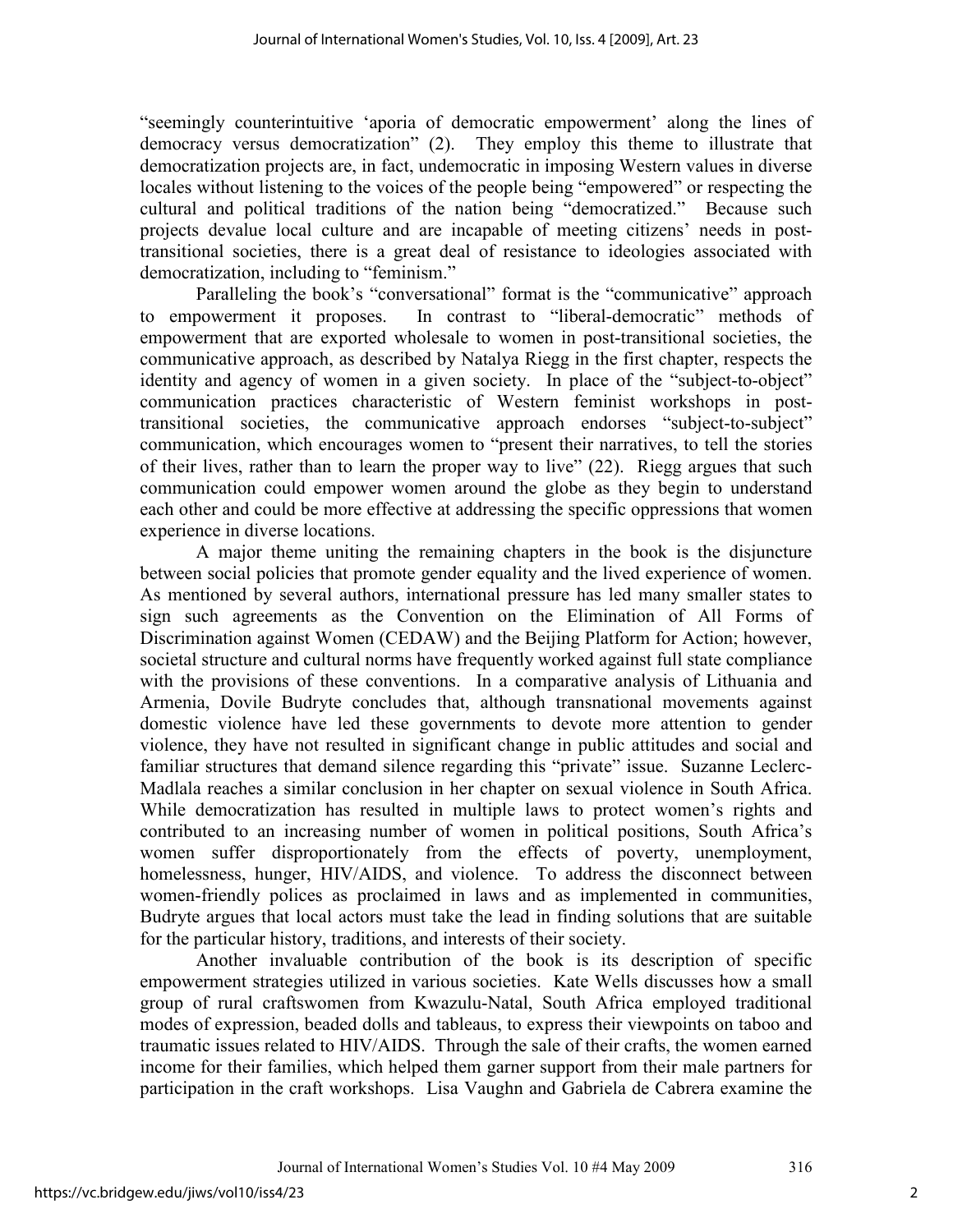trauma and empowerment strategies of women, especially widows, who survived the 36 year Civil War in Guatemala. Among a variety of community-based groups, art cooperatives have been founded in Guatemala in which women weave textiles and make other crafts to sell to tourists. Like the craft workshops in Kwazulu-Natal, these cooperatives enable women to express their pain and suffering through a traditional artistic medium, to become economically self sufficient, and to organize in groups with other women, which facilitates their activism on other issues important to their community. Because post-war trauma pervades Guatemalan society and large numbers of women are suffering from post-traumatic stress, Vaughn and de Cabrera argue that empowerment strategies must occur on a community level. Commenting on Vaughn and de Cabrera's chapter, Wells writes that both "projects and cooperatives have a unique and most powerful function which affords women a degree of economic individuality and freedom… If, at the same time, traditional skills are being nurtured and preserved, then 'transformative empowerment' has surely been attained" (98).

Mary Beth Looney provides a third example of art as an empowerment strategy in her chapter on a student art installation at Brenau University in Georgia, U.S. She discusses the situation of "Amanda," a studio art major participating in an installation project entitled "Confined Spaces," which explored the issue of entrapment. While Amanda was working on the project, her fiancé began to exhibit increasingly abusive behavior, and, after the installation was completed, Looney learned that Amanda had spoken honestly with her family about her relationship and called off the wedding. Although Looney does not claim that participation in the project empowered Amanda to make this decision, she draws attention to the parallels between art and life. As the only chapter examining a Western context, this chapter stands out from the rest. Indeed, Dovile Rukaite, who commented on the chapter, argues that a "Lithuanian Amanda" would find little support for speaking about such an issue. She notes that most women addressing personal issues "are less fortunate than Amanda who was able to explore her own personal life in a spacious Victorian house" (116). The dialogue between these two authors points to the different life situations and opportunities available to women in Western and post-transitional societies, but also offers an initial step towards "subject-tosubject" interaction as women's narratives are shared on an equal basis. As such dialogue continues it is important to avoid "freezing" emerging narratives, i.e., using Amanda's story as a template that other women in abusive situations should follow.

*Feminist Conversations* illustrates how democratization processes have both enabled the growth of national and transnational women's movements and have threatened to jeopardize the "democratic" nature of these very movements. As have other scholars on women's movements in post-transitional societies, Budryte, Vaughn, and Riegg underscore the importance of listening and understanding among women from different social contexts. In the conclusion, they point out that women in posttransitional societies are not voiceless, but are often "unheard," as more powerful, more privileged women fail "to listen to their voices in places where women speak" (165). This conclusion echoes recent scholarship on post-Soviet women's movements. For example, in a study on women's health care in Russia, Michele Rivkin-Fish writes:

It is necessary to find women located at a variety of sites, not just those easily available to Western visitors, and to learn multiple *ways of hearing*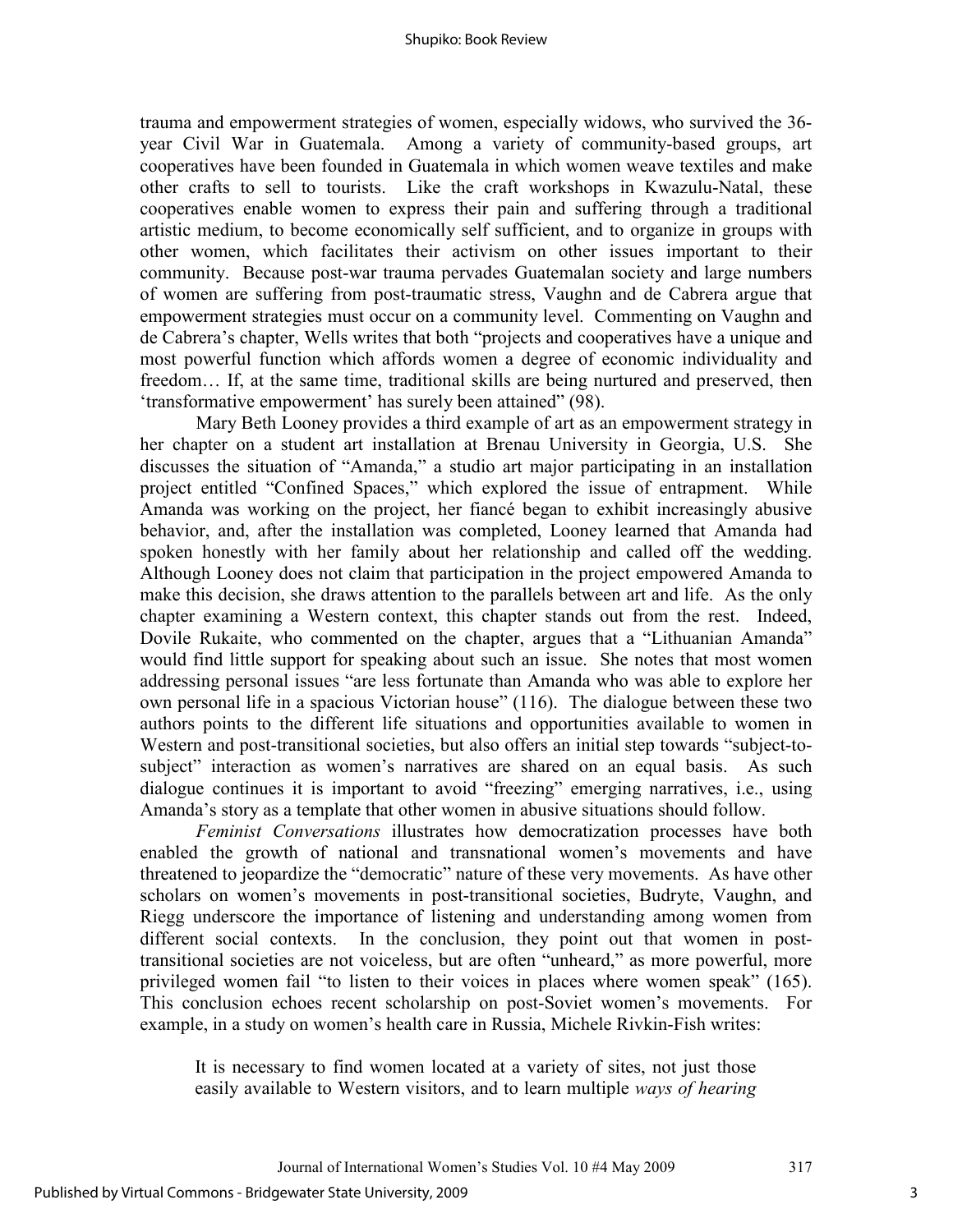about their experiences. Westerners must conceptualize collaboration not just as the delivery of professional expertise but first and foremost as the building of relationships based on shared understandings. One step in this direction might be to include viewing the act of dialogue and debate as a democratizing project in and of itself—and even as a required step in developing future collaborative projects. (Rivkin-Fish, 2004: 309)

While *Feminist Conversations* reaches conclusions similar to those in recent works on transnational women's organizing, it surpasses these works by putting theory into practice. Moving beyond calls for more democratic communication among women's rights activists and scholars, Budryte, Vaughn, and Riegg designed the book as a forum to facilitate such communication. And in this task, they succeeded. Scholars from diverse disciplines and practitioners working on multiple aspects of women's empowerment contributed their voices to the book, and, even more importantly, they listened to other's contributions and respond in ways that are respectful of one another's differences. In addition to serving as a productive model for future cross-cultural dialogue, the book's other strengths include its focus on women's empowerment in lessstudied states; comparative analysis among societies in the "West," "East," and "South"; and its understanding of the need for balance between "practical gender needs" (women's need to heal from trauma, which is often apolitical work) and "strategic gender interests" (the desire to challenge the political structures that contribute to women's exploitation) (157-158). As a seminal book in its field, *Feminist Conversations* leaves open many gaps that need to be filled. There is obviously much more that could be written about women's empowerment in areas of the world that are not represented in this volume. In addition, with the short length of the books' chapters (few are over 10 pages), even those topics examined in the book could be covered in greater detail. Finally, future efforts to bridge cross-cultural and cross-disciplinary boundaries among those working for women's rights should further develop theoretical frameworks that demonstrate the importance of such pioneering projects. In this volume, Budryte, Vaughn, and Riegg only briefly discuss their attempt to merge the action research model with the deliberative democracy model (5). It is my hope that, as the field of transnational women's studies and activism grows, feminist scholars will utilize and expand the "conversational" method of knowledge sharing on a range of issues important to women across the globe.

As an interdisciplinary text, *Feminist Conversations* could be employed in both undergraduate and graduate classes examining post-transitional societies, democratization processes, and women's empowerment. It could serve as a main text in women's studies courses exploring transnational themes. Lastly, the book could be useful to practitioners working in the field of women's empowerment and to women activists interested in cross-cultural collaboration. As a conversation among diverse contributors from various geographical regions, the book should find broad appeal in many progressive communities.